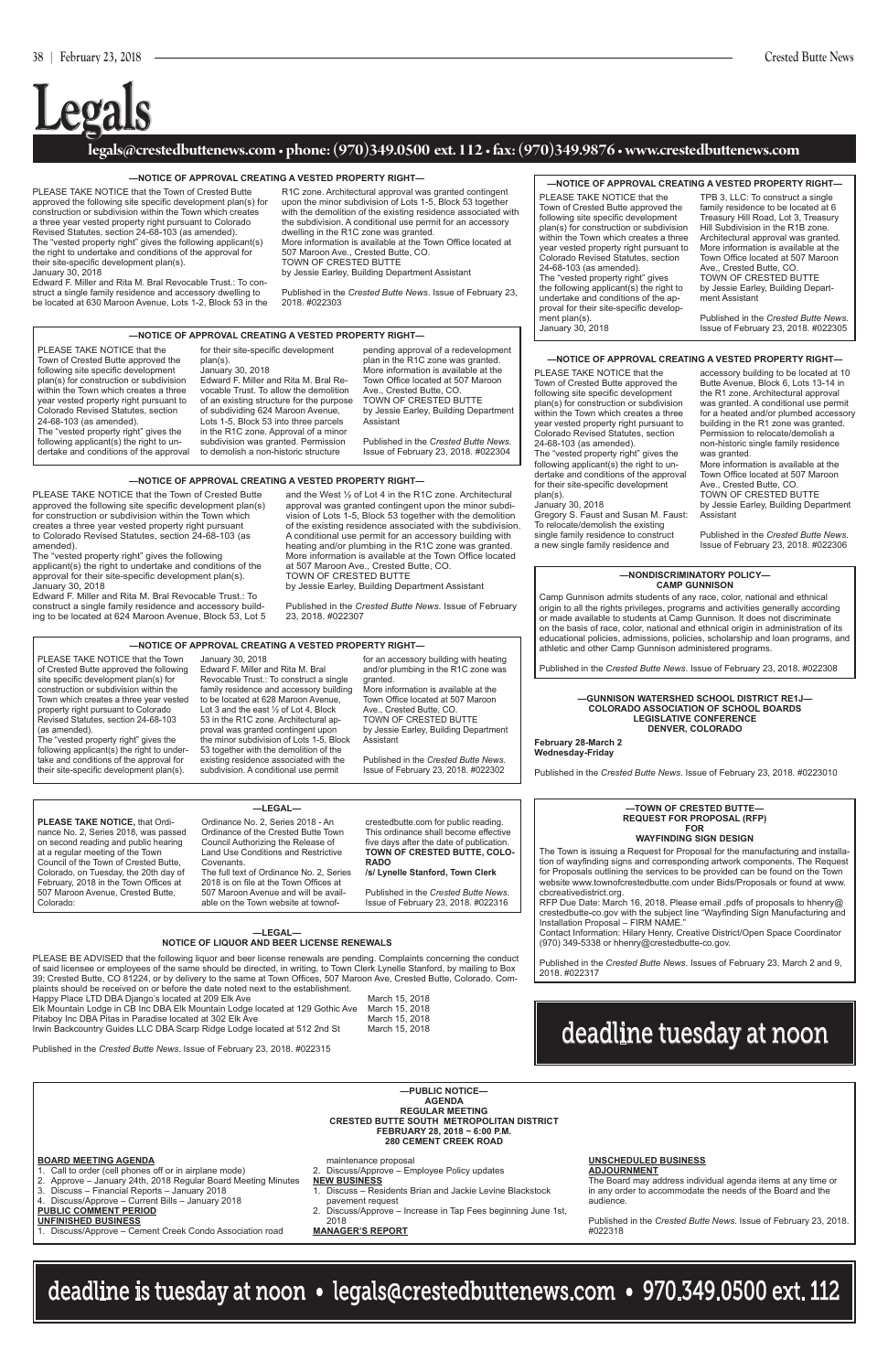#### **—TAX LIEN SALE NUMBER 20050113— NOTICE OF PURCHASE OF MINERAL RIGHTS AT TAX LIEN SALE AND OF APPLICATION FOR ISSUANCE OF TREASURER'S DEED**

To Every Person in Actual Possession or Occupancy of the hereinafter Described Land, Lot or Premises, and to the Person in Whose Name the same was Taxed or Specially Assessed, and to all Persons having Interest of Title of Record in or to the said Premises and To Whom It May Concern, and more especially to: **Frank Nisley Jr and Nyla Kladder and Jacek Kosla**

You and each of you are hereby notified that on the 28th day of October 2005, the then County Treasurer of Gunnison County, in the State of rado, sold at public tax lien sale to Gunnison County the following described mineral rights situate in the County of Gunnison, State of Colorado, to-wit: **Schedule Number: 369100000000**

#### **Legal Description: MINERAL RIGHTS ONLY TO: GET THERE #13694 GOLD BRICK M.D. B464 P8 B738 P83**

and said County Treasurer issued a certificate of purchase therefore to Gunnison County.

**TO WHOM IT MAY CONCERN**, and, particularly, to the electors of the MT CREST-ED BUTTE WATER & SANITATION DISTRICT of Gunnison County, Colorado. **NOTICE IS HEREBY GIVEN** that an election will be held on the 8th day of May, 2018, between the hours of 7:00 a.m. and 7:00 p.m. At that time, two (2) directors will be elected to serve 4-year terms and one (1) director will be elected to serve 2-year terms. Eligible electors of the Mt Crested Butte Water & Sanitation District interested in serving on the board of directors may obtain a Self-Nomination and Acceptance form from the District Designated Election Official (DEO):

That said tax lien sale was made to satisfy the delinquent mineral rights (and special assessment) taxes assessed against said mineral rights for the year 2004;

That said mineral rights was taxed or specially assessed in the name(s) of Frank Nisley Jr and Nyla Kladder for said year 2004; That on the 30th day of January 2018, said Gunnison County assigned said certificate of purchase to Jacek Kosla;

 Nettie Gruber (Designated Election Official) Mt Crested Butte Water & Sanitation District (DEO Address) PO Box 5740, 100 Gothic Road (DEO Address) Mt Crested Butte, CO 81225-5740

That said Jacek Kosla on the 30th day of January 2018, the present

holder of said certificate (who) has made request upon the Treasurer of said County for a deed to said mineral rights;

That a Treasurer's Deed will be issued for said mineral rights to Jacek Kosla at 2:00 o'clock p.m., on the 6th day of June 2018 unless the same has been redeemed;

Said mineral rights may be redeemed from said sale at any time prior to the actual execution of said Treasurer's Deed.

Witness my hand this 16th day of February 2018

Debbie Dunbar Gunnison County Treasurer

Published in the *Crested Butte News*. Issues of February 16, 23 and March 2, 2018. #021604

PLEASE TAKE NOTICE THAT a public hearing, which may result in the granting of a vested property right, will be held on February 27, 2018 beginning at 6:00 p.m. in the Crested Butte Town Hall located at 507 Maroon Ave. in Crested Butte, Colorado for the purpose of considering the following: The application of **Gunnison Valley Regional Housing Authority (GVRHA) in conjunction with the Town of Crested Butte** to site a duplex at 914/916 Butte Avenue, Block 79, Lot 06 in the R2A zone. Additional requirements:

#### **—A CALL FOR NOMINATIONS— MT CRESTED BUTTE WATER & SANITATION DISTRICT (NOTICE BY PUBLICATION OF) §1-13.5-501, 1-13.5-1102(3), 32-1-905(2), C.R.S.**

970-349-7575 (DEO Telephone)

finance@mcbwsd.com (DEO email)

The Office of the DEO is open on the following days: Monday - Friday from 8:00 a.m. to 5:00 p.m.

The deadline to submit a Self-Nomination and Acceptance is close of business on **Friday, March 2, 2018.** If the DEO determines a Self-Nomination and Acceptance Form is not sufficient, the form may be amended once prior to 5:00 p.m. on March 2, 2018. Earlier submittal is encouraged as the deadline will not permit curing of an insufficient form after this date.

Affidavit of Intent To Be A Write-In-Candidate forms must be submitted to the office of the designated election official by the close of business on **Monday, March 5, 2018**.

**NOTICE IS FURTHER GIVEN,** an application for an absentee ballot shall be filed with the designated election official no later than the close of business on **Tuesday**  preceding the election**, May 1, 2018.** By /s/ Nettie Gruber

secured by the Deed of Trust, plus attorneys' fees, the expenses of sale and other items allowed by law, and will issue to the purchaser a Certificate of Purchase, all as provided by law. First Publication 2/23/2018<br>Last Publication 3/23/2018

Designated Election Official

Published in the *Crested Butte News*. Issues of February 16 and 23, 2018. #021601

Last Publication Name of Publication Crested Butte News



**SERVICER HAS VIOLATED THE REQUIREMENTS FOR A SINGLE POINT OF CONTACT IN SECTION 38-38-103.1 OR THE PROHIBITION ON DUAL TRACKING IN SECTION 38-38-103.2, THE BORROWER MAY FILE A COMPLAINT WITH THE COLORADO ATTORNEY GENERAL, THE FED-ERAL CONSUMER FINANCIAL PROTECTION BUREAU (CFPB), OR BOTH. THE FILING OF A COMPLAINT WILL NOT STOP THE FORECLOSURE PROCESS. Colorado Attorney General 1300 Broadway, 10th Floor Denver, Colorado 80203 (800) 222-4444 www.coloradoattorneygeneral.gov Federal Consumer Financial Protection Bureau P.O. Box 4503 Iowa City, Iowa 52244 (855) 411-2372 www.consumerfinance.gov** DATE: 12/11/2017 Debbie Dunbar, Public Trustee in and for the County of Gunnison, State of Colorado /s/ *Teresa Brown* By: Teresa Brown, Deputy Public Trustee The name, address, business telephone number and bar registration number of the attorney(s) representing the legal holder of the indebtedness is: Lynn M. Janeway #15592 Alison L. Berry #34531 David R. Doughty #40042 Nicholas H. Santarelli #46592 Elizabeth S. Marcus #16092 Janeway Law Firm, P.C. 9800 S. MERIDIAN, SUITE 400, ENGLEWOOD, CO 80112 (303) 706-9990 Attorney File # 17-017280 The Attorney above is acting as a debt collector and is attempting to collect a debt. Any information provided may be used for that purpose. **EXHIBIT A** Lot 5, TOMICHI HEIGHTS RANCHETTES EXCEPTING THEREFROM that part of said Lot 5 described as follows: Commencing at a point on the East boundary line of said Subdivision common to the corner of Lots 4 and

#### **—NOTICE OF PUBLIC HEARING— CRESTED BUTTE BOARD OF ZONING AND ARCHITECTURAL REVIEW TOWN OF CRESTED BUTTE, COLORADO 914/916 BUTTE AVENUE**

 **- Architectural approval is required.**

By Jessie Earley, Building Department



Assistant

Issues of February 16 and 23, 2018.

#021610

#### **—NOTICE OF HEARING— CRESTED BUTTE SOUTH PROPERTY OWNERS ASSOCIATION, INC. SPECIAL AREA ARCHITECTURAL REVIEW**

PLEASE TAKE NOTICE THAT a CB South Design Review Committee hearing will be held on Thursday March 1st at 8:00 p.m. for the Crested Butte South Property Owners Association for the purpose of considering the following:

Notice is hereby given to the following party that their personal property stored at Discount Storage, 246 Buckley Ave., Crested Butte, CO will be sold or disposed of unless claimed prior to the February 28, 2018 and or all rent/fees are paid. Unit D19 – WE HAVE NO IDEA, THEY PUT THEIR STUFF IN AND NEVER CONTACTED US OR PAID FOR IT. STEREO, SPEAKERS, ALBUMS AND CAS-SETTES!!!!

Date of redemption: Feb 28, 2018

*A Certificate of Appropriateness* for the application for a **Mixed-Use Commercial/Residence Development,** Lot C27, Block 5, Filing #2, a.k.a. 225 Gilaspey Avenue. A complete set of

plans can be viewed at the Crested Butte South P.O.A. Office, 61 Teocalli Road.

CRESTED BUTTE SOUTH PROPER-TY OWNERS ASSOCIATION DESIGN REVIEW COMMITTEE. Submitted by Dom Eymere, CB South Property Owners Association Manager

Published in the *Crested Butte News*. Issues of February 16 and 23, 2018. #021619





#### **—COMBINED NOTICE - PUBLICATION— CRS §38-38-103 FORECLOSURE SALE NO. 2017-010**

To Whom It May Concern: This Notice is given with regard to the following described Deed of Trust: On December 11, 2017, the undersigned Public Trustee caused the Notice of Election and Demand relating to the Deed of Trust described below to be recorded in the County of Gunnison records. Original Grantor(s) MICHAEL WAYNE TURNER II AND ANDREA SUE BREINER Original Beneficiary(ies) MORTGAGE ELECTRONIC REGISTRATION SYSTEMS, INC. AS NOMINEE FOR UNIVERSAL LENDING CORPO-RATION, ITS SUCCESSORS AND ASSIGNS Current Holder of Evidence of Debt COLORADO HOUSING AND FINANCE AUTHORITY Date of Deed of Trust July 24, 2015 County of Recording Gunnison Recording Date of Deed of Trust July 24, 2015 Recording Information (Reception No. and/or Book/Page No.) 634343 Original Principal Amount \$272,964.00 Outstanding Principal Balance \$263,968.31 Pursuant to CRS §38-38-101(4)(i), you are hereby notified that the covenants of the deed of trust have been violated as follows: failure to pay principal and interest when due together with all other payments provided for in the evidence of debt secured by the deed of trust and other violations thereof. **THE LIEN FORECLOSED MAY NOT BE A FIRST LIEN. SEE ATTACHED LEGAL DESCRIPTION APN#: 369932001005 Also known by street and number as: 679 UTE LANE, GUNNISON, CO 81230. THE PROPERTY DESCRIBED HEREIN IS ALL OF THE PROPERTY CURRENTLY ENCUMBERED BY THE LIEN OF THE DEED OF TRUST. NOTICE OF SALE** The current holder of the Evidence of Debt secured by the Deed of Trust, described herein, has filed Notice of Election and Demand for sale as provided by law and in said Deed of Trust. THEREFORE, Notice Is Hereby Given that I will at public auction, at 10:00 A.M. on Wednesday, 04/11/2018, at Treasurer's Office, 221 N. Wisconsin, Suite T, Gunnison, CO 81230, sell to the highest and best bidder for cash, the said real property and all interest of the said Grantor(s), Grantor(s)' heirs and assigns therein, for the purpose of paying the indebtedness provided in said Evidence of Debt **IF THE SALE DATE IS CONTINUED TO A LATER DATE,** 

**THE DEADLINE TO FILE A NOTICE OF INTENT TO CURE BY THOSE PARTIES ENTITLED TO CURE MAY ALSO BE** 

**EXTENDED;**

**IF THE BORROWER BELIEVES THAT A LENDER OR** 

5; thence along the common boundary line between said Lots 4 and 5, South 64º31' West, 288.18 feet to the true Point of Beginning of the tract herein described; thence North 85º21'18" West, 140.40 feet to the point; thence South 46º30'56" West, 228.04 feet more or less to the point common to the Westerly corner of said Lots 4 and 5; thence along the Common boundary line between said Lots 4 and 5, North 64º31' East 338.32 feet, more or less, to the true Point of Beginning. County of Gunnison,

State of Colorado

Published in the *Crested Butte News*. Issues of February 23, March 2, 9, 16 and 23, 2018. #022301

#### **—NOTICE OF INTENT — DISCOUNT STORAGE**

ITEMS WILL BE REMOVED ON FEBRUARY 28, 2018

Published in the *Crested Butte News*. Issues of February 16 and 23, 2018. #021612

#### **—NOTICE OF INTENT TO SELL/DISPOSE OF PERSONAL PROPERTY— OMNICOM STORAGE**

Notice is hereby given by the following parties that his/her personal property stored at Omnicom Storage, 407 Riverland Dr, Crested Butte, CO 81224 will be sold or disposed of unless claimed prior to March 1, 2018 and all rents and fees paid: Amanda Fuhrman Unit #42

Published in the *Crested Butte News*. Issues of February 16 and 23, 2018. #021605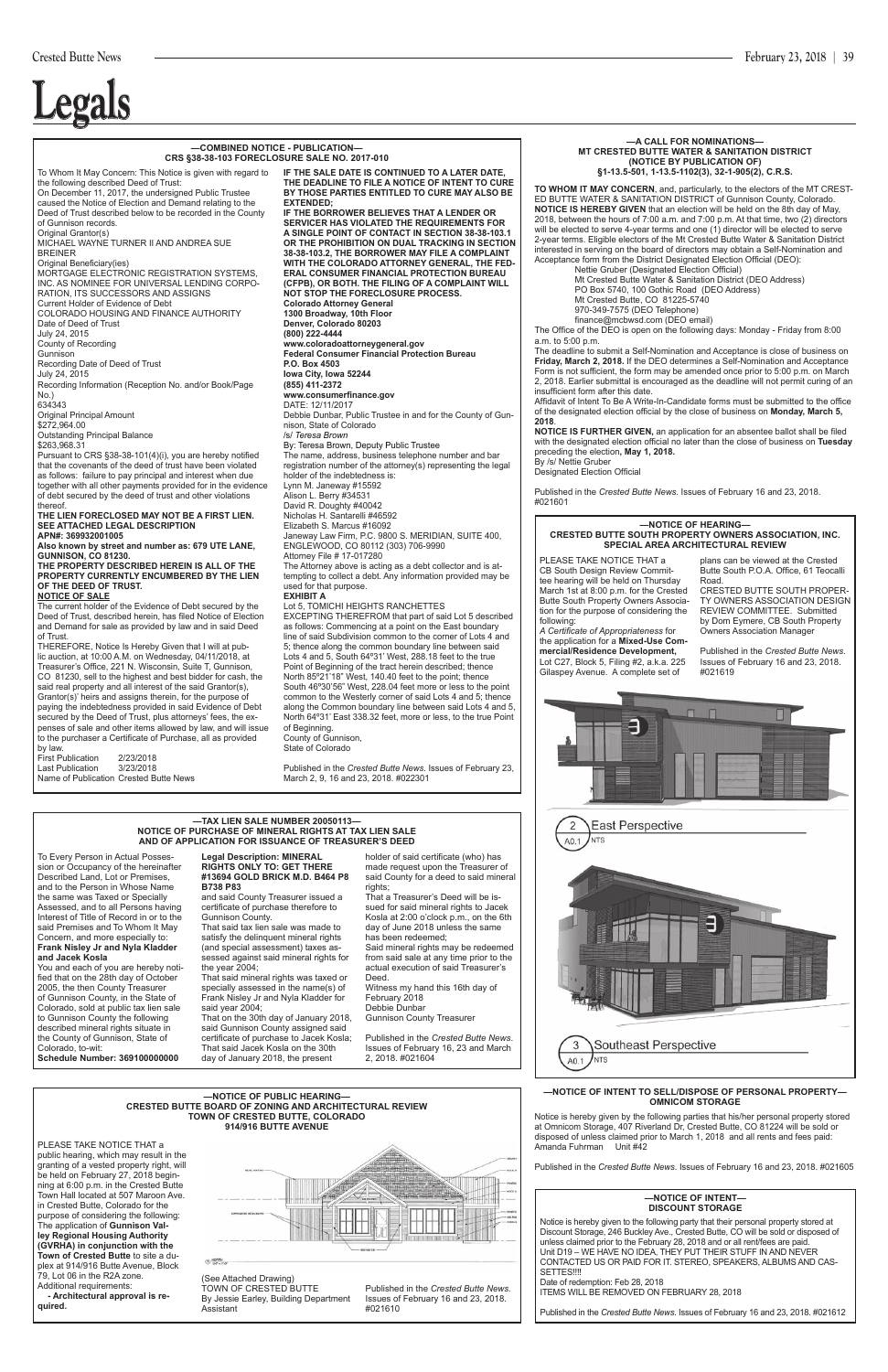

**Legals**

#### **—NOTICE OF PUBLIC HEARING— CRESTED BUTTE BOARD OF ZONING AND ARCHITECTURAL REVIEW TOWN OF CRESTED BUTTE, COLORADO 8 SEVENTH STREET**

#### **—NOTICE OF PUBLIC HEARING— CRESTED BUTTE BOARD OF ZONING AND ARCHITECTURAL REVIEW TOWN OF CRESTED BUTTE, COLORADO 14 GOTHIC AVENUE**

#### **—NOTICE OF PUBLIC HEARING— CRESTED BUTTE BOARD OF ZONING AND ARCHITECTURAL REVIEW TOWN OF CRESTED BUTTE, COLORADO 8 TEOCALLI AVENUE**

PLEASE TAKE NOTICE THAT a public hearing, which may result in the granting of a vested property right, will be held on February 27, 2018 beginning at 6:00 p.m. in the Crested Butte Town Hall located at 507 Maroon Ave. in Crested Butte, Colorado for the purpose of considering the following:

The application of **Joseph E. Draker Jr. and Karen E. Draker Jr.**to make additions to the existing single family residence located at 8 Seventh

Street, Block 57, South 62.5' of Lots 13-16 in the R1 zone. Additional requirements:

 **- Architectural approval is re-**

#### **quired.** (See Attached Drawing)

TOWN OF CRESTED BUTTE By Jessie Earley, Building Department Assistant

Published in the *Crested Butte News*. Issues of February 16 and 23, 2018. #021608



PLEASE TAKE NOTICE THAT a public hearing, which may result in the granting of a vested property right, will be held on February 27, 2018 beginning at 6:00 p.m. in the Crested Butte Town Hall located at 507 Maroon Ave. in Crested Butte, Colorado for the purpose of considering the following: The application of **Jeff Hermanson** 

to site an accessory dwelling on the North elevation of the lot to be located at 16 Gothic Avenue, Block 18, Lots 9-10 in the R1 zone*.*

#### **—NOTICE OF PUBLIC HEARING— CRESTED BUTTE BOARD OF ZONING AND ARCHITECTURAL REVIEW TOWN OF CRESTED BUTTE, COLORADO 909/911 TEOCALLI AVENUE** PLEASE TAKE NOTICE THAT a public

Additional requirements:  **- Architectural approval is required.**

 **- A conditional use permit for a front yard accessory dwelling in the R1 zone is required.** (See Attached Drawing) TOWN OF CRESTED BUTTE By Jessie Earley, Building Depart-

ment Assistant Published in the *Crested Butte News*.





PLEASE TAKE NOTICE THAT a public hearing, which may result in the granting of a vested property right, will be held on February 27, 2018 beginning at 6:00 p.m. in the Crested Butte Town Hall located at 507 Maroon Ave. in Crested Butte, Colorado for the purpose of considering the following:

The Office of the DEO is open on the following days: Monday through Friday from 8:30 a.m. to 5:00 p.m.

The application of **Thomas E. Castillo and Amy C. Castillo** to remove the roof and add an addition to the existing single family residence located at 8 Teocalli Avenue, Block 7, Lots 13-14 in the R1 zone.

Additional requirements:

 **- Demolition of a portion of a non-historic single family residence is requested.** 

 **- A conditional waiver of a non-conforming aspect with respect to the 6'9" East side yard setback is required.**

 **- Architectural approval is required.**

(See Attached Drawing)

TOWN OF CRESTED BUTTE

By Jessie Earley, Building Department Assistant

Published in the *Crested Butte News*. Issues of February 16 and 23, 2018. #021607

# $\bigodot \frac{\text{North Elewal}}{1.95^\circ} = 1.0^\circ$

hearing, which may result in the granting of a vested property right, will be held on February 27, 2018 beginning at 6:00 p.m. in the Crested Butte Town Hall located at 507 Maroon Ave. in Crested Butte, Colorado for the purpose of considering the following: The application of **Gunnison Valley Regional Housing Authority (GVRHA) in conjunction with the Town of Crested Butte** to site a duplex at 909/911 Teocalli Avenue, Block 79, Lot 14 in the R2A zone. Additional requirements:

 **- Architectural approval is required.** (See Attached Drawing) TOWN OF CRESTED BUTTE By Jessie Earley, Building Department Assistant





#### **—A CALL FOR NOMINATIONS— (NOTICE BY PUBLICATION OF) RESERVE METROPOLITAN DISTRICT NO. 2 §1-13.5-501, 1-13.5-1102(3), 32-1-905(2), C.R.S.**

#### **—INVITATION TO BID— TOWN OF CRESTED BUTTE BRICKS IN 100 BLOCK OF ELK AVENUE PROJECT**

**TO WHOM IT MAY CONCERN**, and, particularly, to the electors of the Reserve Metropolitan District No. 2 of Gunnison County, Colorado.

**NOTICE IS HEREBY GIVEN** that an election will be held on the 8thday of May, 2018, between the hours of 7:00 a.m. and 7:00 p.m. At that time, 2 directors will be elected to serve 4-year terms and 3 directors will be elected to serve 2-year terms. Eligible electors of the Reserve Metropolitan District No. 2 District interested in serving on the board of directors may obtain a Self-Nomination and Acceptance form from the District Designated Election Official (DEO): Thomas J. Mullans

1311 North Greenwood Street

Pueblo, Colorado 81003

(719) 543-2040

**-OR-**Toad Property Management 318 Elk Avenue, Suite 24

Crested Butte, Colorado 81224

Toad Property Management is open on the following days: Monday through Friday from 8:00a.m. to 5:00p.m. The deadline to submit a Self-Nomination and Acceptance is close of business on **March 2, 2018** (not less than 67 days before the election). If the DEO determines that a Self-Nom-

ination and Acceptance form is not sufficient, the eligible elector who submitted the form may amend the form once, at any time, prior to 3:00 p.m. on the day of the deadline**.** Affidavit of Intent to Be Write-In-Candidate forms must be submitted to the office of the designated election official by the close of business on **Monday, March 5, 2018** (the sixtyfourth day before the election).

**NOTICE IS FURTHER GIVEN,** an application for an absentee ballot shall be filed with the designated election official no later than the close of business on **Friday, March 16, 2018.**

*/s/ Thomas J. Mullans*

Designated Election Official Signature

Published in the *Crested Butte News*. Issue of February 23, 2018. #022309

The Town of Crested Butte (The Town), Colorado is seeking bids from qualified brick layers for the installation of bricks in the 100 block of Elk Avenue. Bids should include all material, equipment, and labor for 2170 sq. ft. of brick installation. A map of the project area can be found in the "Bids/Proposals" tab at www.townofcrestedbutte.com.

The Town will receive bids for the **Bricks in 100 Block of Elk Project** until 12:00 pm, Friday, March 2, 2018. Bids should be addressed to Town of Crested Butte, attention Janna Hansen. Bids may be delivered to the physical address of 507 Maroon Avenue, Crested Butte, Colorado 81224, mailed to P.O. Box 39, Crested Butte, CO 81224, or emailed to jhansen@crestedbutte-co.gov. The Town reserves the right to reject any and all bids, to accept bids other than the lowest, and to waive any informalities and irregularities therein.

The project must be complete by September 1, 2018. Questions may be directed to Janna Hansen, Parks and Recreation Director, at (970) 349-5338 or by email at jhansen@crestedbutte-co.gov.

Published in the *Crested Butte News*. Issues of February 23 and March 2, 2018. #022312

#### **—GUNNISON WATERSHED SCHOOL DISTRICT RE1J— WORK SESSION CRESTED BUTTE COMMUNITY SCHOOL LIBRARY**

**MONDAY, FEBRUARY 26, 2018 ~ 5:30 P.M.**

Work Session discussion

 • Workforce Housing discussion • Alpine Achievement data

Published in the *Crested Butte News*. Issue of February 23, 2018. #022311

| -DESIGN REVIEW COMMITTEE (DRC) AGENDA-<br><b>CRESTED BUTTE SOUTH PROPERTY OWNERS ASSOCIATION</b><br><b>THURSDAY MARCH 1ST, 2018 ~ 6:00PM</b><br>61 TEOCALLI ROAD (P.O.A. OFFICE, UPSTAIRS) |                                                                                                                                                  |                                                                                                                                                |                                                                                                                     |                                                                                                                           |  |  |  |  |
|--------------------------------------------------------------------------------------------------------------------------------------------------------------------------------------------|--------------------------------------------------------------------------------------------------------------------------------------------------|------------------------------------------------------------------------------------------------------------------------------------------------|---------------------------------------------------------------------------------------------------------------------|---------------------------------------------------------------------------------------------------------------------------|--|--|--|--|
| Questions about this Agenda/Meet-<br>I ing can be directed to 349-1162 or<br>info@cbsouth.net or viewed at: www.<br><b>I</b> cbsouth.net<br>6:00 PM Call to Order                          | <b>New Business:</b><br>6:10 PM Buckel Mixed Use Com-<br>mercial and Residential Building,<br>225 Gillaspey Ave, Lot C27, Block 5,<br>Filing # 2 | 4, Filing #2<br>8:00 PM Fitzgerald, Trek Venture<br>Duplex Residence, 324 Zeligman<br>St., Lot 33, Block 21, Filing #3<br><b>Old Business:</b> | and Commercial Standards review<br>and update<br>9:00 PM Unscheduled Design Re-<br>view Business<br>9:10 PM Adiourn | determined by the<br>American Disabilities Act may contact<br>the Association Manager prior to the<br>day of the hearing. |  |  |  |  |
| 6:05 PM Approve Minutes for the<br>February DRC meeting                                                                                                                                    | 7:10 PM CBHD Multi-Family Town-<br>home, 364 Elcho Ave, Lot C17, Block                                                                           | 8:40 PM Commercial Area Master<br>Plan, Special Area Regulations (SAR)                                                                         | <b>ADA Accommodations: Anyone</b><br>needing special accommodations as                                              | Published in the Crested Butte News.<br>Issue of February 23, 2018, 022314                                                |  |  |  |  |